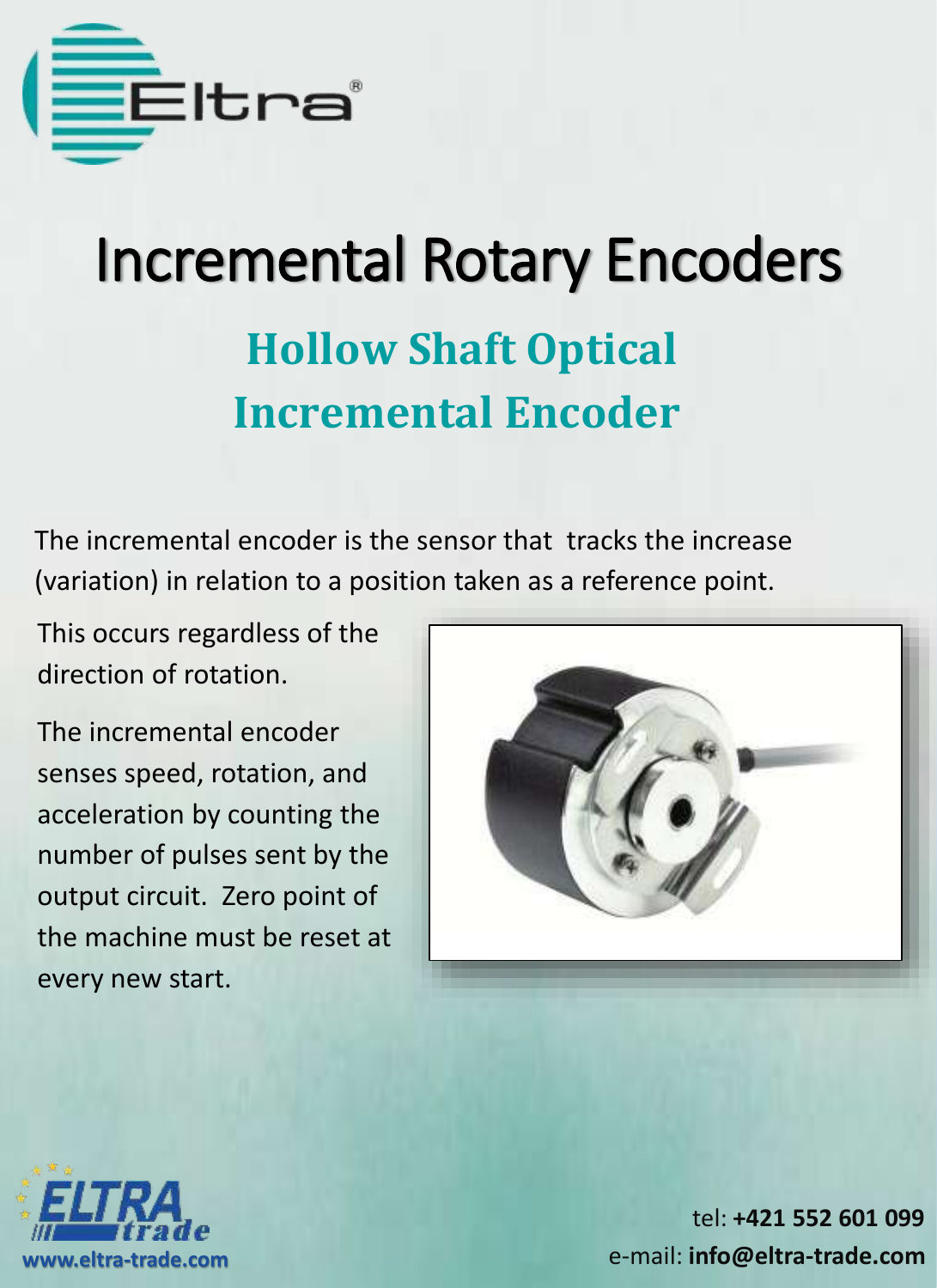

# **Hollow Shaft Optical Incremental Eltra Encoder**

**The main series of optical incremental Eltra Encoder (hollow shaft):**

- EF 36K
- EH / EF 80 C/P/K
- $\bullet$  EH / EL 88P
- EH 50 FA/FP
- EH 80PU
- EH 88 PE/PET
- EH 99P
- EL / EF 49 C/P
- EL / ER 38 F/G
- EH/EL/ER 53 A/B
- $\bullet$  EL / ER 58 F/G
- EL/ER 63 F/G
- EL 120P
- EL / ER 72 A/B
- EL 48 C/P
- EL 63 FB/GB/PB/PBF/PC/PCF

Eltra incremental encoders are produced with through or blind hollow shaft and can be used for motor feedback, servo motors, small, middle or big size motors.







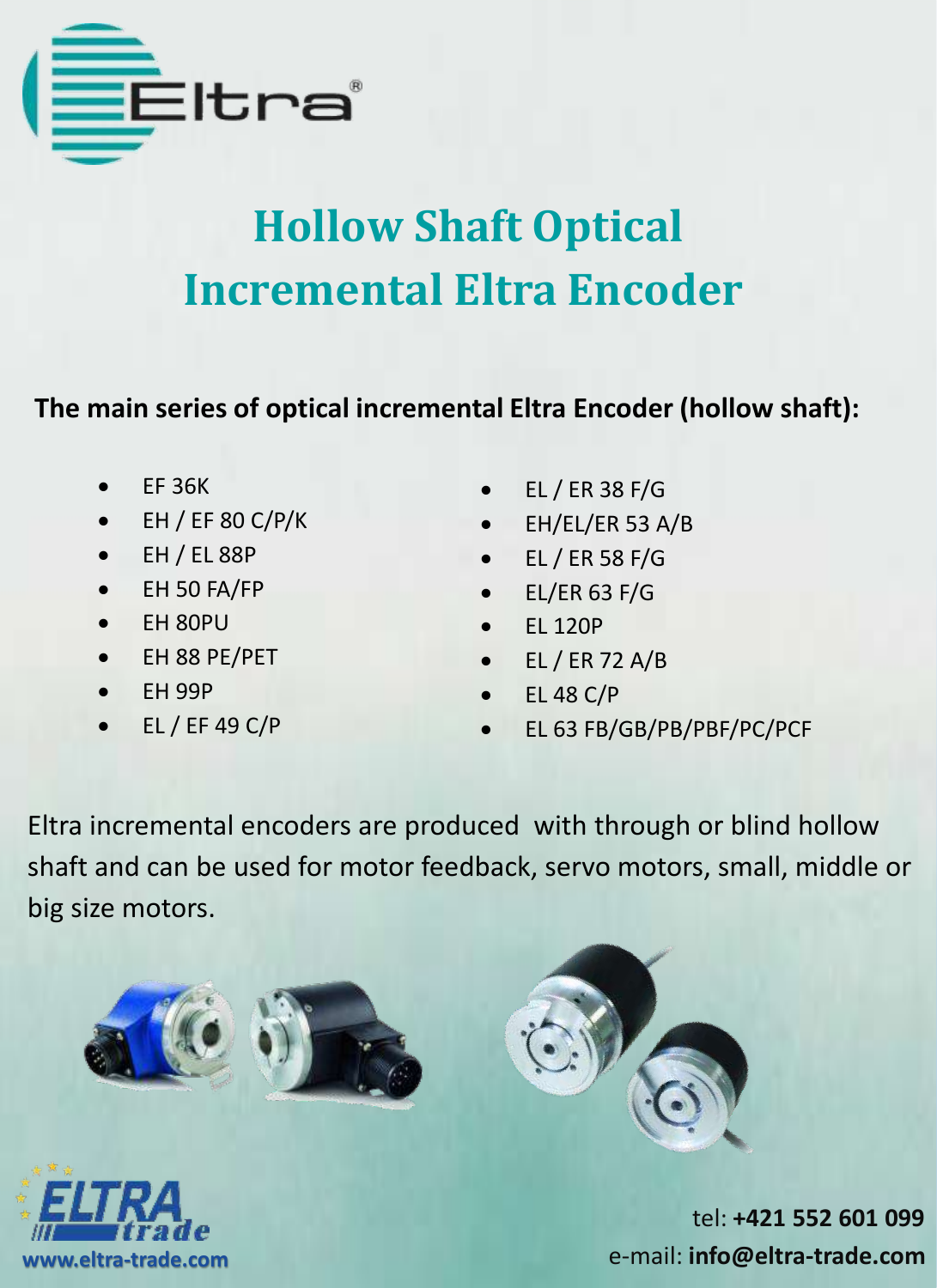

Performance

### **Blind/Hollow Shaft Incremental Optical Encoders**



#### **Key features:**

- Resolution: 1 24 000 ppr.
- OptoASIC technology
- Power supply range: 5 V DC, 8 24 V DC, 5 - 30 V DC, 8 - 30 V DC
- Rotation speed: 3000 or 6000 rpm.
- External diameter: 36 120 mm
- Shaft/bore diameter: 8 60 mm
- Operating temperature: -40 .. +85 °C
- Enclosure protection: IP54/IP66.
- Cable or connector output type with axial or radial shaft load.



Types of mounting:

- rear fixing,
- synchronous flange,
- anti-rotation pin,
- spring,
- stator coupling,
- collar clamping,
- torque arm fixing,
- elastic couplings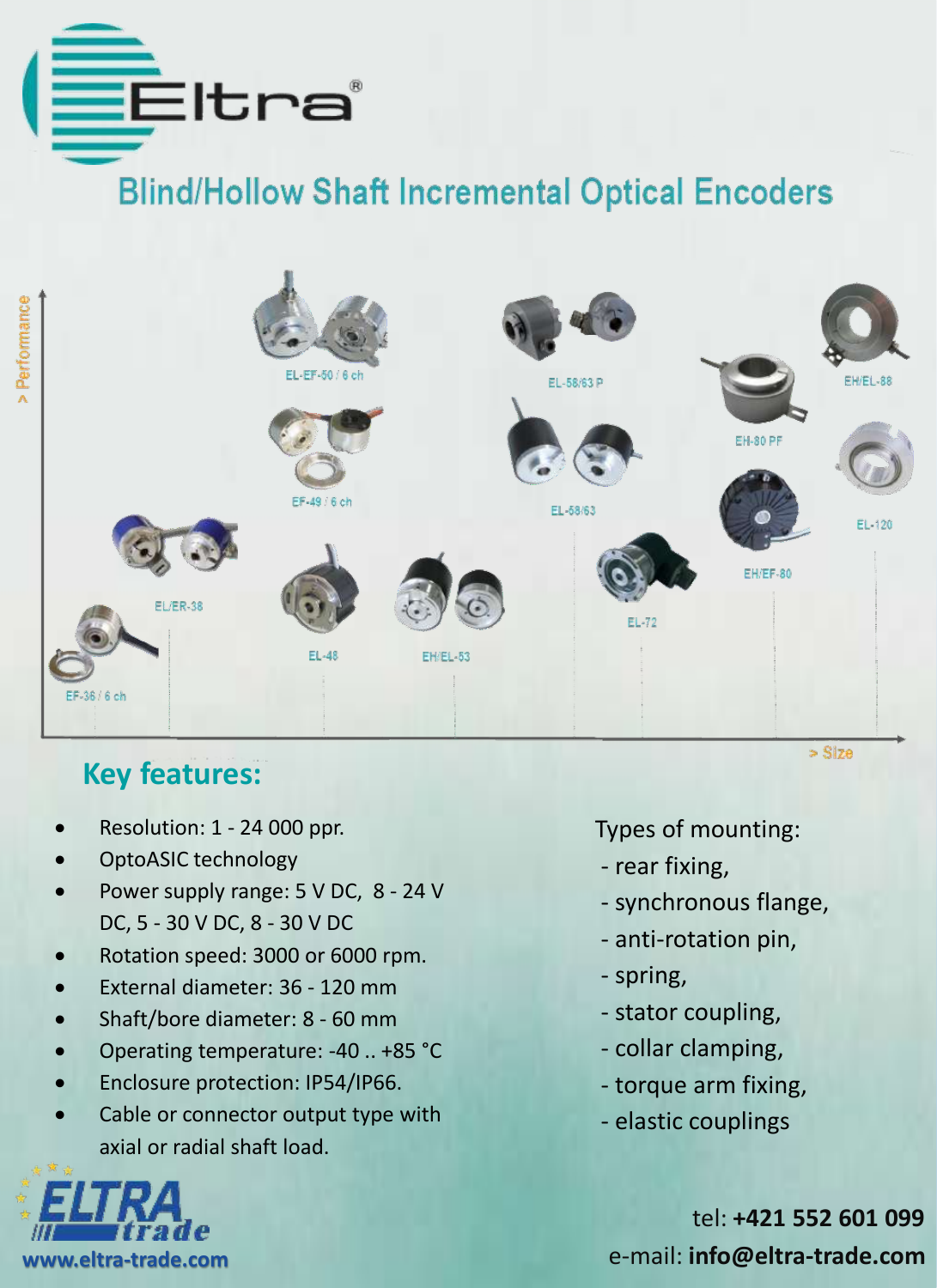

#### **Incremental encoder with special features:**

*For heavy duty application* with high mechanical resistance requirements (EH 99P, EL 53 A-B, ER 53 A-B, EL 58 F-G, ER 58 F-G, EL 63 F-G, ER 63 F-G, EL 72 A-B, ER 72 A-B)

*With high temperature resistance* (EF 36 K, EH 80 C-K-P)

*With small dimensions* (EH 80 C-K-P, EF 36 K, EH 80PU, EF 80 C-K-P, EL - ER 49 C-P, EL 63FB-GB-PB-PBF-PC-PCF)

*Miniaturized encoders* (EL 38 F-G, ER 38 F-G)

*Encoder with optical generation of "hall effect phases"*  (communication signals) (EF 36K, EF 80 C/K/P, EF 49 C/P).

Encoders *to be mounted directly on motors* (EL 53 A-B, ER 53 A-B, EL 72 A-B, EH 53 A-B, ER 72 A-B)





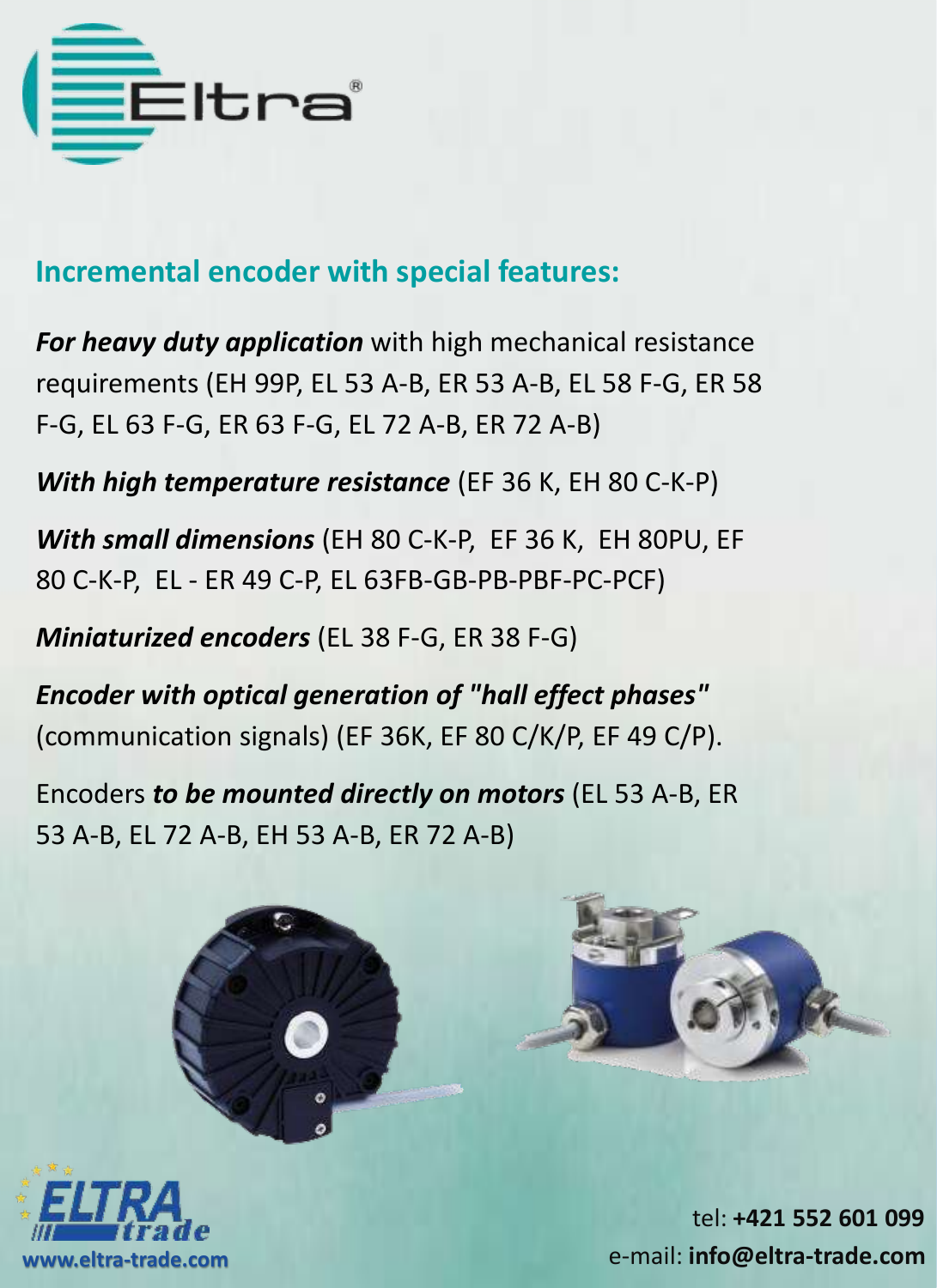

## **Hollow Shaft Optical Incremental Encoders**

|                    |                      |       |                                                                    |                  |                               | key features                          |                     |                                                           |                                     |  |  |
|--------------------|----------------------|-------|--------------------------------------------------------------------|------------------|-------------------------------|---------------------------------------|---------------------|-----------------------------------------------------------|-------------------------------------|--|--|
| <b>Series</b>      | Shaft type           | (max) | <b>External Shaft/bore Resolutio</b><br>diameter diameter<br>(max) | $n$ (min)<br>ppr | <b>Resolution</b><br>(max)ppr | <b>Rotation</b><br>speed<br>(max) rpm | Output<br>$y$ (max) | <b>Operating</b><br>frequenc temperature<br>$(^{\circ}C)$ | <b>Enclosure</b><br>rating<br>(max) |  |  |
| <b>EF 36K</b>      | blind hollow shaft   | 36    | 10                                                                 | 500              | 1024                          | 6000                                  | 150 kHz             | $-10+85$                                                  | <b>IP40</b>                         |  |  |
| EH 80C             | blind hollow shaft   | 80    | 15                                                                 | 200              | 2048                          | 6000                                  | 105 kHz             | $-20.+85$                                                 | <b>IP54</b>                         |  |  |
| EH 80K             | blind hollow shaft   | 80    | 15                                                                 | 200              | 2048                          | 6000                                  | 105 kHz             | $-20.+85$                                                 | <b>IP54</b>                         |  |  |
| EH <sub>80P</sub>  | through hollow shaft | 80    | 15                                                                 | 200              | 2048                          | 3000                                  | 105 kHz             | $-20.+85$                                                 | <b>IP54</b>                         |  |  |
| <b>EF 80C</b>      | blind hollow shaft   | 80    | 15                                                                 | 200              | 2048                          | 6000                                  | 105 kHz             | $-20.+85$                                                 | <b>IP54</b>                         |  |  |
| <b>EF 80K</b>      | blind hollow shaft   | 80    | 15                                                                 | 200              | 2048                          | 6000                                  | 105 kHz             | $-20.+85$                                                 | <b>IP54</b>                         |  |  |
| <b>EF 80P</b>      | through hollow shaft | 80    | 15                                                                 | 200              | 2048                          | 3000                                  | 105 kHz             | $-20.+85$                                                 | <b>IP54</b>                         |  |  |
| <b>EH 88P</b>      | through hollow shaft | 88    | 30                                                                 | 250              | 2500                          | 3000                                  | 105 kHz             | $-25+85$                                                  | <b>IP65</b>                         |  |  |
| <b>EL 88P</b>      | through hollow shaft | 88    | 30                                                                 | $\overline{2}$   | 2048                          | 3000                                  | 105 kHz             | $-25+85$                                                  | <b>IP65</b>                         |  |  |
| EH 50FA            | through hollow shaft | 50    | 10                                                                 | 100              | 1024                          | 6000                                  | 105 kHz             | $-40.+100$                                                | <b>IP65</b>                         |  |  |
| EH 50FP            | through hollow shaft | 50    | 10                                                                 | 100              | 1024                          | 6000                                  | 105 kHz             | $-40.+100$                                                | <b>IP65</b>                         |  |  |
| EH 80PU            | through hollow shaft | 80    | 15                                                                 | 1000             | 2048                          | 3000                                  | 105 kHz             | $-20.+85$                                                 | <b>IP54</b>                         |  |  |
| EH 88PE            | through hollow shaft | 88    | 40                                                                 | 500              | 2500                          | 3000                                  | 105 kHz             | $-30.+85$                                                 | <b>IP54</b>                         |  |  |
| EH<br>88PET        | through hollow shaft | 88    | 30                                                                 | 500              | 2500                          | 3000                                  | 105 kHz             | $-30.+85$                                                 | <b>IP54</b>                         |  |  |
| EH 99P             | blind hollow shaft   | 99    | 16                                                                 | 1000             | 2048                          | 3000                                  | 105 kHz             | $-40.+85$                                                 | <b>IP67</b>                         |  |  |
| <b>EL 49C</b>      | blind hollow shaft   | 49    | 12,7                                                               | 100              | 2048                          | 6000                                  | 150 kHz             | $-20.+85$                                                 | <b>IP40</b>                         |  |  |
| <b>EL 49P</b>      | through hollow shaft | 49    | 12,7                                                               | 100              | 2048                          | 6000                                  | 150 kHz             | $-20.+85$                                                 | <b>IP40</b>                         |  |  |
| <b>EF 49C</b>      | blind hollow shaft   | 49    | 12,7                                                               | 100              | 2048                          | 6000                                  | 150 kHz             | $-20.+85$                                                 | <b>IP40</b>                         |  |  |
| <b>EF 49P</b>      | through hollow shaft | 49    | 12,7                                                               | 100              | 2048                          | 6000                                  | 150 kHz             | $-20.+85$                                                 | <b>IP40</b>                         |  |  |
| EL <sub>38F</sub>  | blind hollow shaft   | 39,5  | 10                                                                 | $\mathbf{1}$     | 14400                         | 3000                                  | 150 kHz             | $-10.+60$                                                 | <b>IP65</b>                         |  |  |
| EL <sub>38G</sub>  | blind hollow shaft   | 39,5  | 10                                                                 | $\mathbf{1}$     | 14400                         | 3000                                  | 150 kHz             | $-10.+60$                                                 | <b>IP65</b>                         |  |  |
| <b>ER 38F</b>      | blind hollow shaft   | 39,5  | 10                                                                 | $\mathbf{1}$     | 14400                         | 3000                                  | 220 kHz             | $-20.+85$                                                 | <b>IP65</b>                         |  |  |
| <b>ER 38G</b>      | blind hollow shaft   | 39,5  | 10                                                                 | $\mathbf{1}$     | 14400                         | 3000                                  | 220 kHz             | $-20.+85$                                                 | <b>IP65</b>                         |  |  |
| EL <sub>53</sub> A | blind hollow shaft   | 53,5  | 10                                                                 | $\mathbf{1}$     | 10000                         | 3000                                  | 500 kHz             | $-10.+60$                                                 | <b>IP64</b>                         |  |  |
| <b>EL 53B</b>      | blind hollow shaft   | 53,5  | 10                                                                 | $\mathbf{1}$     | 10000                         | 3000                                  | 500 kHz             | $-10.+60$                                                 | <b>IP64</b>                         |  |  |
| <b>ER 53A</b>      | blind hollow shaft   | 53,5  | 10                                                                 | $\mathbf{1}$     | 10000                         | 3000                                  | 500 kHz             | $-25+85$                                                  | <b>IP64</b>                         |  |  |
| <b>ER 53B</b>      | blind hollow shaft   | 53,5  | 10                                                                 | $\mathbf{1}$     | 10000                         | 3000                                  | 500 kHz             | $-25+85$                                                  | <b>IP64</b>                         |  |  |
| EH 53A             | blind hollow shaft   | 53,5  | 10                                                                 | $\mathbf{1}$     | 10000                         | 6000                                  | 500 kHz             | $-10.+60$                                                 | <b>IP54</b>                         |  |  |

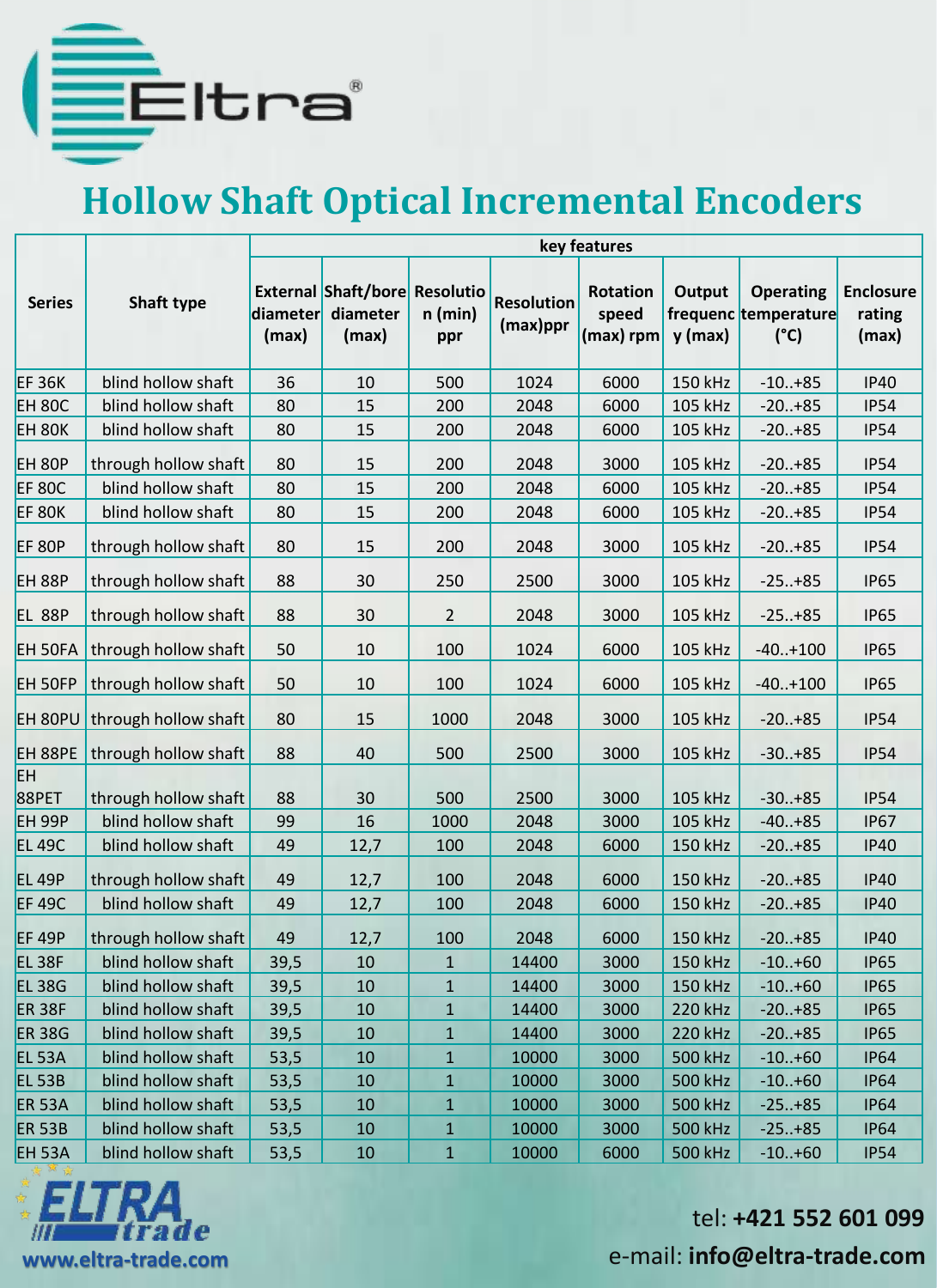

|                    |                               | key features                         |                                 |                                      |                                  |                                          |                     |                                                           |                                      |  |  |
|--------------------|-------------------------------|--------------------------------------|---------------------------------|--------------------------------------|----------------------------------|------------------------------------------|---------------------|-----------------------------------------------------------|--------------------------------------|--|--|
| <b>Series</b>      | Shaft type                    | <b>External</b><br>diameter<br>(max) | Shaft/bore<br>diameter<br>(max) | <b>Resolutio</b><br>$n$ (min)<br>ppr | <b>Resolution</b><br>$(max)$ ppr | <b>Rotation</b><br>speed<br>(max)<br>rpm | Output<br>$y$ (max) | <b>Operating</b><br>frequenc temperature<br>$(^{\circ}C)$ | <b>Enclosur</b><br>e rating<br>(max) |  |  |
| <b>EH 53B</b>      | blind hollow shaft            | 53,5                                 | 10                              | $\mathbf{1}$                         | 10000                            | 6000                                     | 500 kHz             | $-10.+60$                                                 | <b>IP54</b>                          |  |  |
| <b>EL 58F</b>      | blind hollow shaft            | 58                                   | 15                              | $\mathbf{1}$                         | 24000                            | 3000                                     | 500 kHz             | $-10.+60$                                                 | <b>IP66</b>                          |  |  |
| <b>EL 58G</b>      | blind hollow shaft            | 58                                   | 15                              | $\mathbf{1}$                         | 24000                            | 3000                                     | 500 kHz             | $-10.+60$                                                 | <b>IP66</b>                          |  |  |
| <b>ER 58F</b>      | blind hollow shaft            | 58                                   | 15                              | $\mathbf{1}$                         | 24000                            | 3000                                     | 500 kHz             | $-20.+70$                                                 | <b>IP66</b>                          |  |  |
| <b>ER 58G</b>      | blind hollow shaft            | 58                                   | 15                              | $\mathbf{1}$                         | 24000                            | 3000                                     | 500 kHz             | $-20.+70$                                                 | <b>IP66</b>                          |  |  |
| <b>EL 63F</b>      | blind hollow shaft            | 63,5                                 | 15                              | $\mathbf{1}$                         | 24000                            | 3000                                     | 500 kHz             | $-10.+60$                                                 | <b>IP66</b>                          |  |  |
| <b>EL 63G</b>      | blind hollow shaft            | 63,5                                 | 15                              | $\mathbf{1}$                         | 24000                            | 3000                                     | 500 kHz             | $-10+60$                                                  | <b>IP66</b>                          |  |  |
| <b>ER 63F</b>      | blind hollow shaft            | 63,5                                 | 15                              | $\mathbf{1}$                         | 24000                            | 3000                                     | 500 kHz             | $-20.+70$                                                 | <b>IP66</b>                          |  |  |
| <b>ER 63G</b>      | blind hollow shaft            | 63,5                                 | 15                              | 1                                    | 24000                            | 3000                                     | 500 kHz             | $-20.+70$                                                 | <b>IP66</b>                          |  |  |
| <b>EL 120P</b>     | through hollow shaft          | 120                                  | 60                              | 400                                  | 2048                             | 3000                                     | 105 kHz             | $-25+70$                                                  | <b>IP54</b>                          |  |  |
| <b>EL 72A</b>      | blind hollow shaft            | 72                                   | 10                              | $\mathbf{1}$                         | 24000                            | 6000                                     | 500 kHz             | $-10.+60$                                                 | <b>IP66</b>                          |  |  |
| <b>EL72B</b>       | blind hollow shaft            | 72                                   | 10                              | $\mathbf{1}$                         | 24000                            | 6000                                     | 500 kHz             | $-10.+60$                                                 | <b>IP66</b>                          |  |  |
| <b>ER 72A</b>      | blind hollow shaft            | 72                                   | 10                              | $\mathbf{1}$                         | 24000                            | 6000                                     | 500 kHz             | $-25+85$                                                  | <b>IP66</b>                          |  |  |
| <b>ER 72B</b>      | blind hollow shaft            | 72                                   | 10                              | $\mathbf{1}$                         | 24000                            | 6000                                     | 500 kHz             | $-25+85$                                                  | <b>IP66</b>                          |  |  |
| <b>EL 48C</b>      | blind hollow shaft            | 48                                   | 8                               | 100                                  | 2048                             | 6000                                     | 150 kHz             | $-20.+85$                                                 | <b>IP40</b>                          |  |  |
| <b>EL 48P</b>      | through hollow shaft          | 48                                   | 8                               | 100                                  | 2048                             | 6000                                     | 150 kHz             | $-20.+85$                                                 | <b>IP40</b>                          |  |  |
| EL 63FB            | blind hollow shaft            | 63,5                                 | 15                              | $\mathbf{1}$                         | 2500                             | 3000                                     | 300 kHz             | $-10.+60$                                                 | <b>IP54</b>                          |  |  |
| EL 63GB            | blind hollow shaft            | 63,5                                 | 15                              | $\mathbf{1}$                         | 2500                             | 3000                                     | 300 kHz             | $-10.+60$                                                 | <b>IP54</b>                          |  |  |
| EL 63PB            | through hollow shaft          | 63,5                                 | $15\,$                          | $\mathbf{1}$                         | 2500                             | 3000                                     | 300 kHz             | $-10.+60$                                                 | <b>IP54</b>                          |  |  |
|                    | EL 63PBF through hollow shaft | 63,5                                 | 15                              | $\mathbf{1}$                         | 2500                             | 3000                                     | 300 kHz             | $-10.+60$                                                 | <b>IP54</b>                          |  |  |
| EL <sub>63PC</sub> | through hollow shaft          | 63,5                                 | 15                              | $\mathbf{1}$                         | 2500                             | 3000                                     | 300 kHz             | $-10.+60$                                                 | <b>IP54</b>                          |  |  |
|                    | EL 63PCF through hollow shaft | 63,5                                 | 15                              | $\mathbf{1}$                         | 2500                             | 3000                                     | 300 kHz             | $-10.+60$                                                 | <b>IP54</b>                          |  |  |

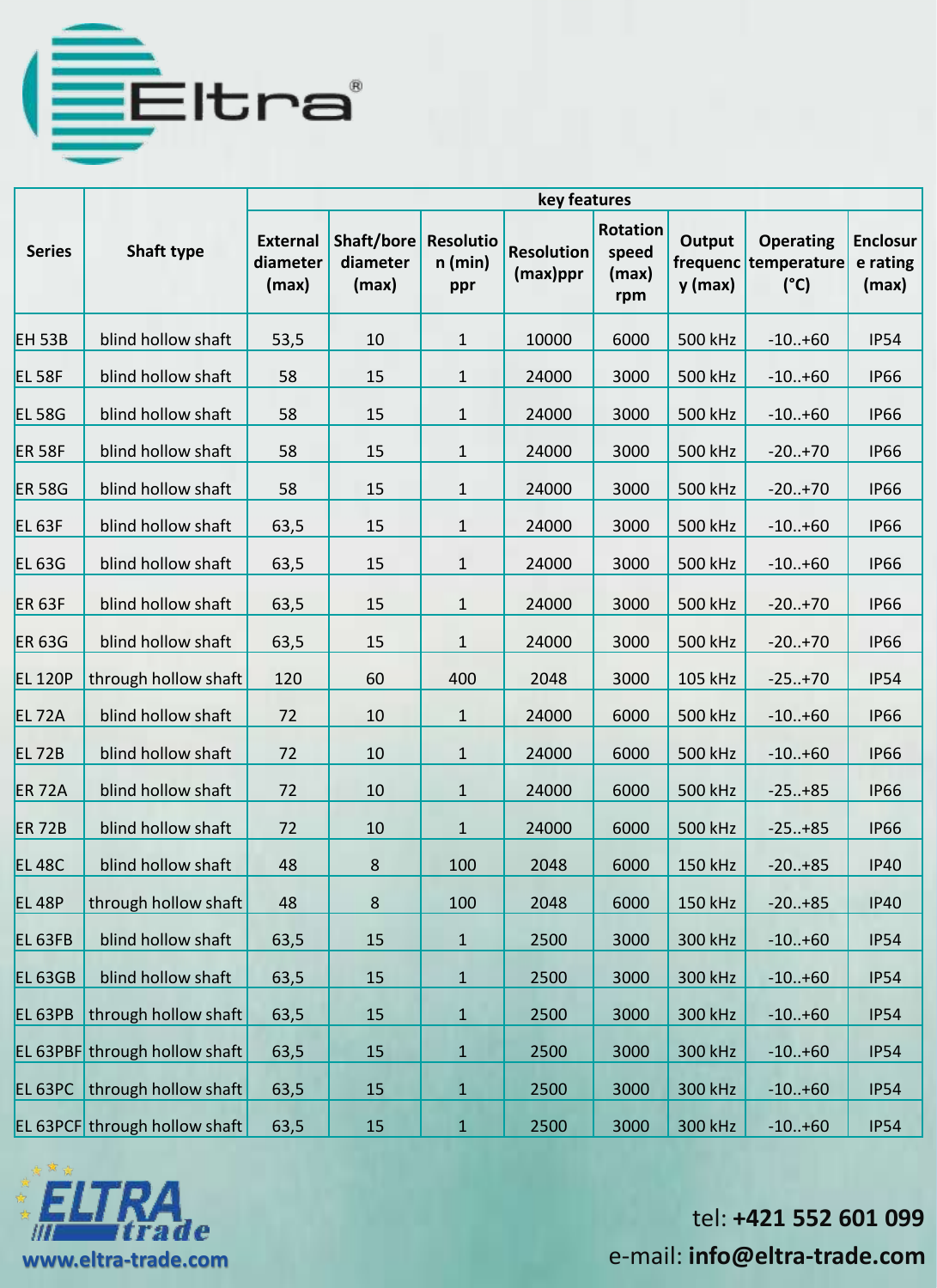

| <b>Series</b>      | <b>Heavy Duty</b><br>(high<br>mechanical<br>resistance) | high<br>temperature<br>resistance | small<br>dimentions              | miniaturized                     | <b>Hall effect</b><br>phases | to be<br>mounted<br>directly on<br>motors | <b>Mounting Type</b>                   |
|--------------------|---------------------------------------------------------|-----------------------------------|----------------------------------|----------------------------------|------------------------------|-------------------------------------------|----------------------------------------|
| <b>EF36K</b>       |                                                         | $\ddot{}$                         | $\begin{array}{c} + \end{array}$ |                                  | $\ddot{}$                    |                                           | Rear fixing                            |
| <b>EH 80C</b>      |                                                         | $\ddot{}$                         | $\begin{array}{c} + \end{array}$ |                                  |                              |                                           | synchronous<br>flange                  |
| <b>EH 80K</b>      |                                                         | $\pmb{+}$                         | $\begin{array}{c} + \end{array}$ |                                  |                              |                                           | synchronous<br>flange, Rear fixing     |
| <b>EH 80P</b>      |                                                         | $\ddot{}$                         | $\ddot{}$                        |                                  |                              |                                           | anti-rotation pin                      |
| <b>EF 80C</b>      |                                                         | $\pmb{+}$                         | $\begin{array}{c} + \end{array}$ |                                  | $\ddot{}$                    |                                           | synchronous<br>flange                  |
| EF 80K             |                                                         | $\ddot{}$                         | $\begin{array}{c} + \end{array}$ |                                  | $\ddot{}$                    |                                           | synchronous<br>flange, Rear fixing     |
| <b>EF 80P</b>      |                                                         | $\ddot{}$                         | $\ddot{}$                        |                                  | $\ddot{}$                    |                                           | anti-rotation pin                      |
| <b>EH 88P</b>      |                                                         |                                   |                                  |                                  |                              |                                           | with spring                            |
| <b>EL 88P</b>      |                                                         |                                   |                                  |                                  |                              |                                           | with spring                            |
| EH 50FA            |                                                         |                                   |                                  |                                  |                              |                                           | stator coupling,<br><b>Rear fixing</b> |
| EH 50FP            |                                                         |                                   |                                  |                                  |                              |                                           | stator coupling,<br>Front fixing       |
| EH 80PU            |                                                         |                                   | $\ddot{}$                        |                                  |                              |                                           | collar clamping                        |
| EH 88PE            |                                                         |                                   |                                  |                                  |                              |                                           | with spring                            |
| EH 88PET           |                                                         |                                   |                                  |                                  |                              |                                           | torque arm fixing                      |
| <b>EH 99P</b>      | $\ddot{}$                                               |                                   |                                  |                                  |                              |                                           | torque arm fixing                      |
| <b>EL 49C</b>      |                                                         | $\ddot{}$                         | $\ddot{}$                        |                                  |                              |                                           |                                        |
| <b>EL 49P</b>      |                                                         | $\ddot{}$                         | $\ddot{}$                        |                                  |                              |                                           |                                        |
| <b>EF 49C</b>      |                                                         | $\ddot{}$                         | $\ddot{}$                        |                                  | $\ddot{}$                    |                                           |                                        |
| <b>EF 49P</b>      |                                                         | $\ddot{}$                         | $\ddot{}$                        |                                  | $\ddot{}$                    |                                           |                                        |
| EL <sub>38F</sub>  |                                                         |                                   |                                  | $+$                              |                              |                                           | stator coupling                        |
| <b>EL 38G</b>      |                                                         |                                   |                                  | $\ddot{}$                        |                              |                                           | anti-rotation pin                      |
| <b>ER 38F</b>      |                                                         |                                   |                                  | $\begin{array}{c} + \end{array}$ |                              |                                           | stator coupling                        |
| <b>ER 38G</b>      |                                                         |                                   |                                  | $+$                              |                              |                                           | anti-rotation pin                      |
| <b>EL 53A</b>      | $\begin{array}{c} + \end{array}$                        |                                   |                                  |                                  |                              | $\ddot{}$                                 | elastic couplings                      |
| <b>EL 53B</b>      | $\ddot{}$                                               |                                   |                                  |                                  |                              | $\ddot{}$                                 | elastic couplings                      |
| <b>ER 53A</b>      | $\ddot{}$                                               |                                   |                                  |                                  |                              | $+$                                       | elastic couplings                      |
| <b>ER 53B</b>      | $\boldsymbol{+}$                                        |                                   |                                  |                                  |                              | $+$                                       | elastic couplings                      |
| EH <sub>53</sub> A |                                                         |                                   |                                  |                                  |                              | $\pm$                                     | elastic couplings                      |

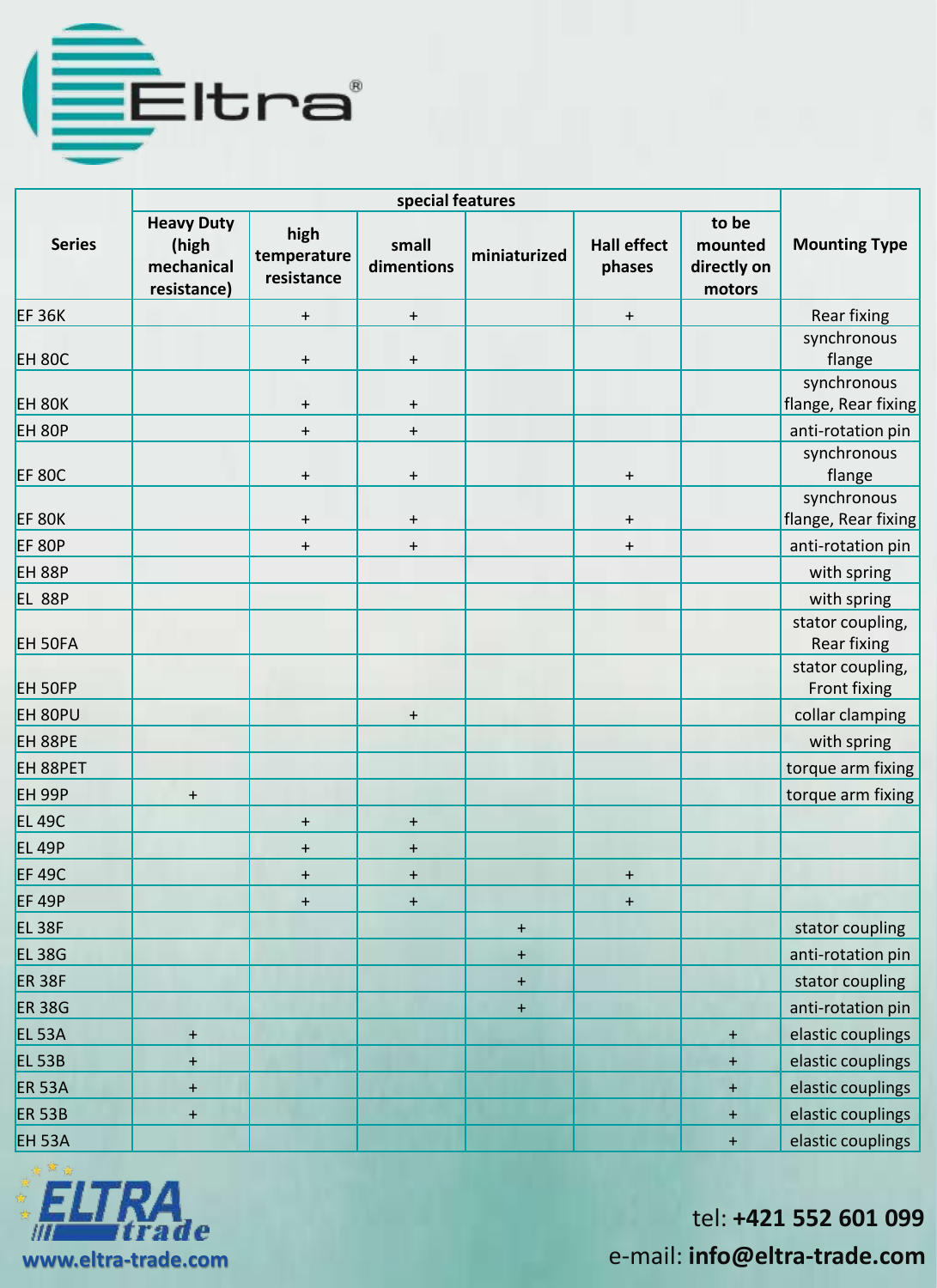

| <b>Series</b>      | <b>Heavy Duty</b><br>(high<br>mechanical<br>resistance) | high<br>temperature<br>resistance | small<br>dimentions | miniaturized | <b>Hall effect</b><br>phases | to be<br>mounted<br>directly on<br>motors | <b>Mounting Type</b> |
|--------------------|---------------------------------------------------------|-----------------------------------|---------------------|--------------|------------------------------|-------------------------------------------|----------------------|
| <b>EH 53B</b>      |                                                         |                                   |                     |              |                              | $\ddot{}$                                 | elastic couplings    |
| EL <sub>58F</sub>  | $\ddot{}$                                               |                                   |                     |              |                              |                                           | stator coupling      |
| <b>EL 58G</b>      | $\ddot{}$                                               |                                   |                     |              |                              |                                           | anti-rotation pin    |
| <b>ER 58F</b>      | $\ddot{}$                                               |                                   |                     |              |                              |                                           | stator coupling      |
| <b>ER 58G</b>      | $\ddot{}$                                               |                                   |                     |              |                              |                                           | anti/rotation pin    |
| EL <sub>63F</sub>  | $\ddot{}$                                               |                                   |                     |              |                              |                                           | with spring          |
| <b>EL 63G</b>      | $\ddot{}$                                               |                                   |                     |              |                              |                                           | anti-rotation pin    |
| <b>ER 63F</b>      | $\ddot{}$                                               |                                   |                     |              |                              |                                           | with spring          |
| <b>ER 63G</b>      | $\ddot{}$                                               |                                   |                     |              |                              |                                           | anti/rotation pin    |
| <b>EL 120P</b>     |                                                         |                                   |                     |              |                              |                                           | with spring          |
| <b>EL 72A</b>      | $\ddot{}$                                               |                                   |                     |              |                              | $\ddot{}$                                 | elastic couplings    |
| <b>EL 72B</b>      | $\ddot{}$                                               |                                   |                     |              |                              | $\ddot{}$                                 | elastic couplings    |
| <b>ER 72A</b>      | $\ddot{}$                                               |                                   |                     |              |                              | $\ddot{}$                                 | elastic couplings    |
| <b>ER 72B</b>      | $\ddot{}$                                               |                                   |                     |              |                              | $\ddot{}$                                 | elastic couplings    |
| <b>EL 48C</b>      |                                                         |                                   |                     |              |                              |                                           | stator coupling      |
| <b>EL 48P</b>      |                                                         |                                   |                     |              |                              |                                           | stator coupling      |
| EL <sub>63FB</sub> |                                                         |                                   | $\ddot{}$           |              |                              |                                           | with spring          |
| EL 63GB            |                                                         |                                   | $+$                 |              |                              |                                           | anti-rotation pin    |
| EL 63PB            |                                                         |                                   | $+$                 |              |                              |                                           | anti-rotation pin    |
| EL 63PBF           |                                                         |                                   | $+$                 |              |                              |                                           | with spring          |
| EL 63PC            |                                                         |                                   | $\pm$               |              |                              |                                           | anti-rotation pin    |
| EL 63PCF           |                                                         |                                   | $\ddot{}$           |              |                              |                                           | with spring          |

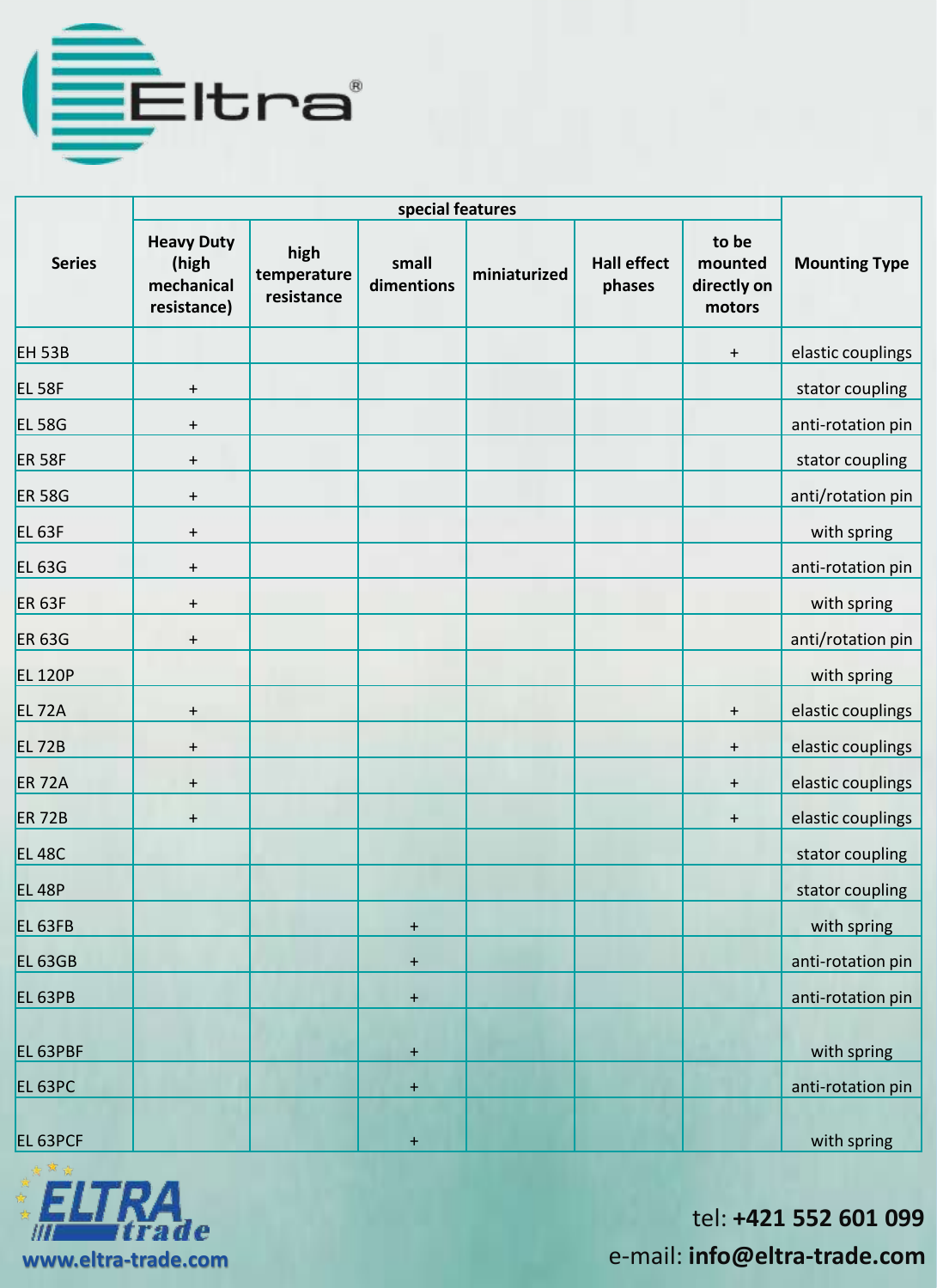

|                   |                       | <b>Output type</b>  |                                   |             |                                           |                  |                                      |
|-------------------|-----------------------|---------------------|-----------------------------------|-------------|-------------------------------------------|------------------|--------------------------------------|
| <b>Series</b>     | for motor<br>feedback | for servo<br>motors | for small<br>size AC/DC<br>motors | size motors | for middle $\vert$ for big size<br>motors | cable            | connector<br>output type output type |
| <b>EF 36K</b>     | $\pm$                 | $\boldsymbol{+}$    |                                   |             |                                           | $\pm$            |                                      |
| <b>EH 80C</b>     | $\boldsymbol{+}$      | $\boldsymbol{+}$    |                                   |             |                                           |                  |                                      |
| <b>EH 80K</b>     | $+$                   | $\ddot{}$           |                                   |             |                                           |                  |                                      |
| <b>EH 80P</b>     | $\pm$                 | $\ddot{}$           |                                   |             |                                           |                  |                                      |
| <b>EF 80C</b>     | $\pm$                 | $\boldsymbol{+}$    |                                   |             |                                           |                  |                                      |
| <b>EF 80K</b>     | $+$                   | $\boldsymbol{+}$    |                                   |             |                                           |                  |                                      |
| <b>EF 80P</b>     | $\pm$                 | $\boldsymbol{+}$    |                                   |             |                                           | $\boldsymbol{+}$ |                                      |
| <b>EH 88P</b>     |                       |                     |                                   | $+$         |                                           | $\boldsymbol{+}$ |                                      |
| <b>EL 88P</b>     |                       |                     |                                   | $+$         |                                           | $\ddot{}$        |                                      |
| EH 50FA           | $\ddot{}$             |                     | $\ddot{}$                         |             |                                           | $\ddot{}$        |                                      |
| EH 50FP           | $+$                   |                     | $+$                               |             |                                           | $+$              |                                      |
| EH 80PU           | $+$                   | $\ddot{}$           |                                   | $\ddot{}$   |                                           | $\boldsymbol{+}$ |                                      |
| EH 88PE           |                       |                     |                                   |             |                                           | $\boldsymbol{+}$ |                                      |
| EH 88PET          |                       |                     |                                   |             |                                           | $\boldsymbol{+}$ |                                      |
| <b>EH 99P</b>     |                       |                     |                                   |             |                                           | $+$              |                                      |
| <b>EL 49C</b>     | $\pm$                 | $+$                 |                                   |             |                                           |                  |                                      |
| <b>EL 49P</b>     | $\ddot{}$             | $+$                 |                                   |             |                                           |                  |                                      |
| <b>EF 49C</b>     | $+$                   | $+$                 |                                   |             |                                           |                  |                                      |
| <b>EF 49P</b>     | $\boldsymbol{+}$      | $+$                 |                                   |             |                                           |                  |                                      |
| EL <sub>38F</sub> |                       |                     | $\boldsymbol{+}$                  |             |                                           | $+$              |                                      |
| <b>EL 38G</b>     |                       |                     | $\boldsymbol{+}$                  |             |                                           | $\boldsymbol{+}$ |                                      |
| <b>ER 38F</b>     |                       |                     | $\begin{array}{c} + \end{array}$  |             |                                           | $\ddag$          |                                      |
| <b>ER 38G</b>     |                       |                     | $\pm$                             |             |                                           | $\ddagger$       |                                      |
| <b>EL 53A</b>     |                       |                     |                                   |             |                                           | $\pmb{+}$        | $+$                                  |
| <b>EL 53B</b>     |                       |                     |                                   |             |                                           | $\bm{+}$         | $\ddot{}$                            |
| <b>ER 53A</b>     |                       |                     |                                   |             |                                           | $\ddot{}$        | $\begin{array}{c} + \end{array}$     |
| <b>ER 53B</b>     |                       |                     |                                   |             |                                           | $\pmb{+}$        | $\boldsymbol{+}$                     |
| <b>EH 53A</b>     |                       |                     |                                   |             |                                           | $\ddot{}$        |                                      |

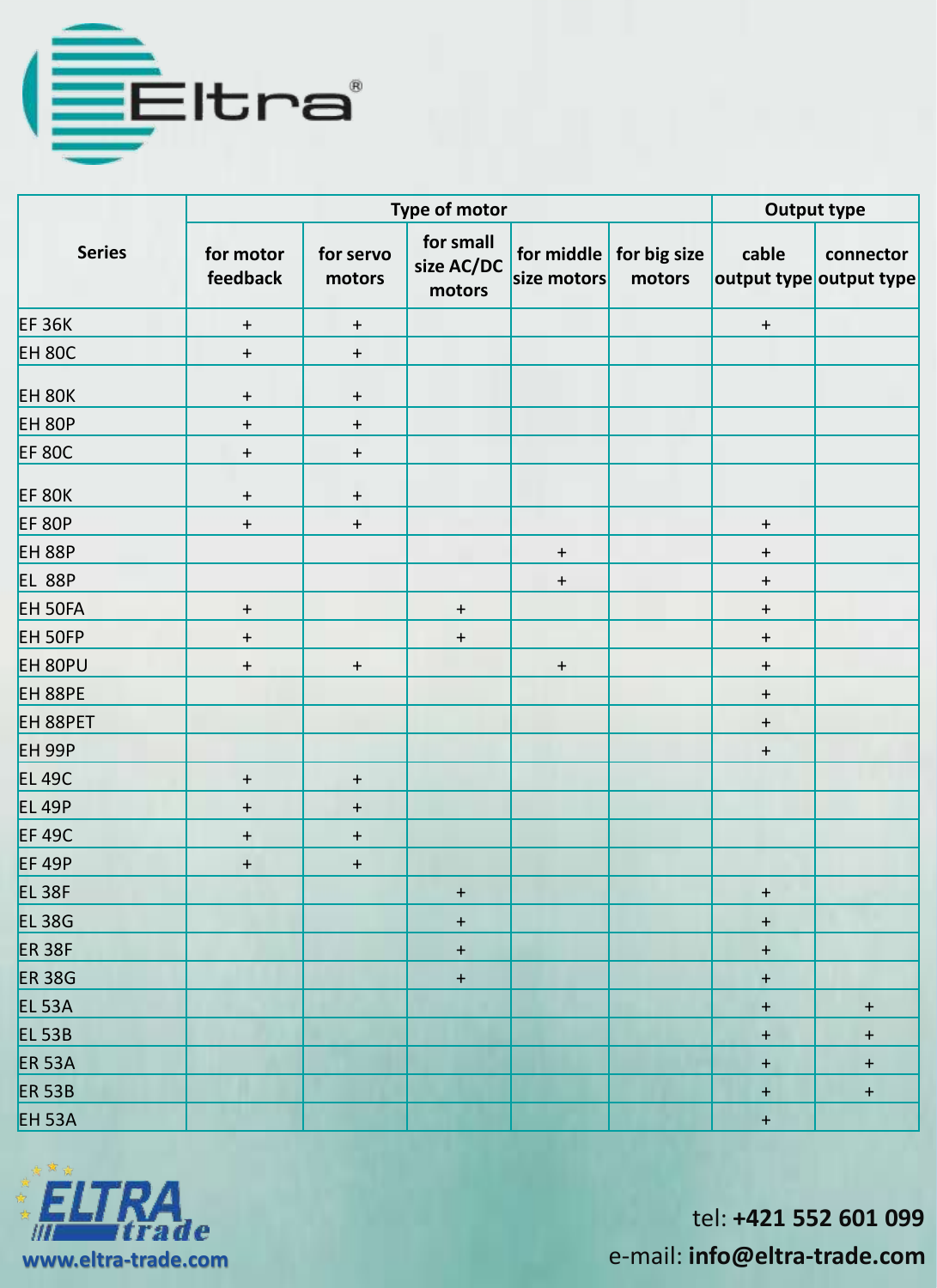

|                    |                       | <b>Output type</b>  |                                   |                  |                                           |                                  |                                      |
|--------------------|-----------------------|---------------------|-----------------------------------|------------------|-------------------------------------------|----------------------------------|--------------------------------------|
| <b>Series</b>      | for motor<br>feedback | for servo<br>motors | for small<br>size AC/DC<br>motors | size motors      | for middle $\vert$ for big size<br>motors | cable                            | connector<br>output type output type |
| EH <sub>53B</sub>  |                       |                     |                                   |                  |                                           | $\boldsymbol{+}$                 |                                      |
| EL <sub>58F</sub>  |                       |                     |                                   |                  |                                           | $\ddot{}$                        | $\boldsymbol{+}$                     |
| <b>EL 58G</b>      |                       |                     |                                   |                  |                                           | $+$                              | $\ddot{}$                            |
| <b>ER 58F</b>      |                       |                     |                                   |                  |                                           | $\ddot{}$                        | $\ddot{}$                            |
| <b>ER 58G</b>      |                       |                     |                                   |                  |                                           | $+$                              | $\boldsymbol{+}$                     |
| EL <sub>63F</sub>  |                       |                     |                                   |                  |                                           | $+$                              | $\ddot{}$                            |
| <b>EL 63G</b>      |                       |                     |                                   |                  |                                           | $+$                              | $\ddot{}$                            |
| <b>ER 63F</b>      |                       |                     |                                   |                  |                                           | $\ddot{}$                        | $\ddot{}$                            |
| <b>ER 63G</b>      |                       |                     |                                   |                  |                                           | $+$                              | $\boldsymbol{+}$                     |
| <b>EL 120P</b>     |                       |                     |                                   | $\boldsymbol{+}$ | $+$                                       | $+$                              |                                      |
| EL 72A             |                       |                     |                                   |                  |                                           | $\begin{array}{c} + \end{array}$ | $\ddot{}$                            |
| <b>EL 72B</b>      |                       |                     |                                   |                  |                                           | $\ddot{}$                        | $\begin{array}{c} + \end{array}$     |
| <b>ER 72A</b>      |                       |                     |                                   |                  |                                           | $\begin{array}{c} + \end{array}$ | $\boldsymbol{+}$                     |
| <b>ER 72B</b>      |                       |                     |                                   |                  |                                           | $\ddot{}$                        | $\boldsymbol{+}$                     |
| <b>EL 48C</b>      |                       |                     |                                   |                  |                                           | $+$                              |                                      |
| <b>EL 48P</b>      |                       |                     |                                   |                  |                                           | $\boldsymbol{+}$                 |                                      |
| EL <sub>63FB</sub> |                       |                     | $\boldsymbol{+}$                  |                  |                                           | $\boldsymbol{+}$                 |                                      |
| EL <sub>63GB</sub> |                       |                     | $\ddagger$                        |                  |                                           | $+$                              |                                      |
| EL <sub>63PB</sub> |                       |                     | $\boldsymbol{+}$                  |                  |                                           | $\ddot{}$                        |                                      |
| EL 63PBF           |                       |                     | $\pm$                             |                  |                                           | $\boldsymbol{+}$                 |                                      |
| EL <sub>63PC</sub> |                       |                     | $+$                               |                  |                                           | $\boldsymbol{+}$                 |                                      |
| EL 63PCF           |                       |                     | $+$                               |                  |                                           | $+$                              |                                      |

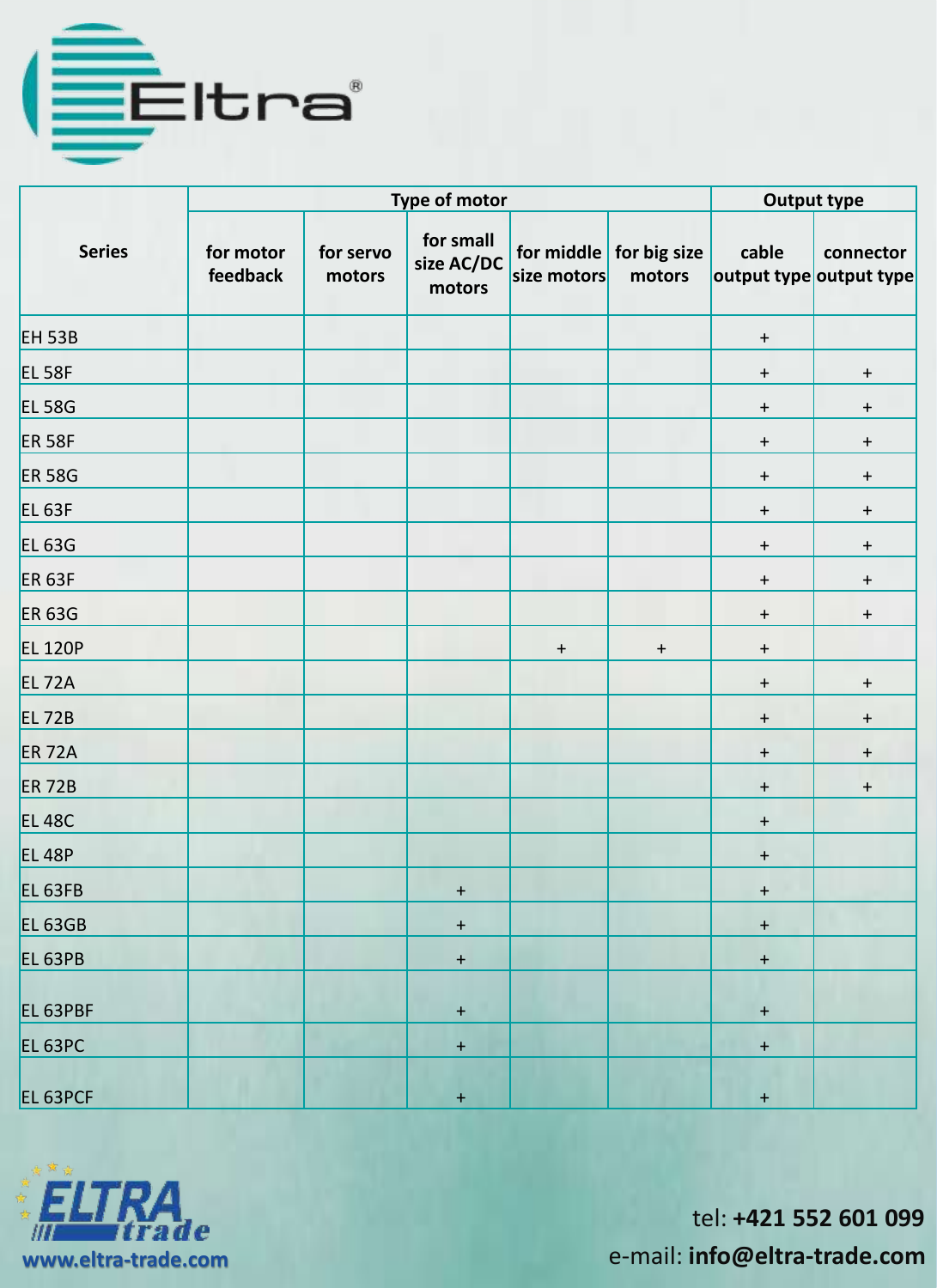

|                   |                  | <b>Power supply</b>              | Type of shaft load |                            |                  |                             |                                  |
|-------------------|------------------|----------------------------------|--------------------|----------------------------|------------------|-----------------------------|----------------------------------|
| <b>Series</b>     | 5 V DC           |                                  |                    | 824 V DC 528 V DC 530 V DC | 830 V DC         | <b>Axial shaft</b><br>loads | <b>Radial shaft</b><br>loads     |
| <b>EF 36K</b>     | $\boldsymbol{+}$ |                                  |                    |                            |                  |                             | $\boldsymbol{+}$                 |
| <b>EH 80C</b>     | $\ddot{}$        | $\ddagger$                       | $+$                |                            |                  |                             | $\boldsymbol{+}$                 |
| <b>EH 80K</b>     | $\ddot{}$        | $\ddot{}$                        | $\pm$              |                            |                  |                             | $\boldsymbol{+}$                 |
| <b>EH 80P</b>     | $\ddot{}$        | $+$                              | $\color{red}+$     |                            |                  |                             | $\ddot{}$                        |
| <b>EF 80C</b>     | $+$              |                                  |                    |                            |                  |                             | $\boldsymbol{+}$                 |
| EF 80K            | $\pm$            |                                  |                    |                            |                  |                             | $\boldsymbol{+}$                 |
| <b>EF 80P</b>     | $\boldsymbol{+}$ |                                  |                    |                            |                  |                             | $\boldsymbol{+}$                 |
| <b>EH 88P</b>     | $\ddot{}$        | $\ddot{}$                        | $\ddot{}$          |                            |                  |                             | $\ddot{}$                        |
| <b>EL 88P</b>     | $\ddot{}$        | $\ddagger$                       | $\color{red}+$     |                            |                  |                             | $\ddot{}$                        |
| EH 50FA           |                  |                                  |                    | $\ddot{}$                  |                  |                             | $\pm$                            |
| EH 50FP           |                  |                                  |                    | $\ddot{}$                  |                  |                             | $\boldsymbol{+}$                 |
| EH 80PU           |                  |                                  |                    | $+$                        |                  |                             | $\boldsymbol{+}$                 |
| EH 88PE           | $\pm$            | $+$                              | $\pm$              |                            |                  |                             | $+$                              |
| EH 88PET          | $\pm$            | $+$                              | $\pm$              |                            |                  |                             | $\boldsymbol{+}$                 |
| <b>EH 99P</b>     | $+$              |                                  |                    |                            | $\boldsymbol{+}$ |                             | $\boldsymbol{+}$                 |
| <b>EL 49C</b>     | $+$              | $+$                              |                    |                            |                  |                             |                                  |
| <b>EL 49P</b>     | $+$              | $\ddot{}$                        |                    |                            |                  |                             |                                  |
| <b>EF 49C</b>     | $\ddot{}$        | $\begin{array}{c} + \end{array}$ |                    |                            |                  |                             |                                  |
| EF 49P            | $\ddot{}$        | $\ddot{}$                        |                    |                            |                  |                             |                                  |
| EL <sub>38F</sub> | $\ddot{}$        | $\ddot{}$                        | $\ddot{}$          |                            |                  |                             | $\begin{array}{c} + \end{array}$ |
| <b>EL38G</b>      | $+$              | $+$                              | $+$                |                            |                  |                             | $+$                              |
| <b>ER 38F</b>     | $+$              | $+$                              | $+$                |                            |                  |                             | $\boldsymbol{+}$                 |
| <b>ER 38G</b>     | $\color{red}+$   | $\boldsymbol{+}$                 | $\boldsymbol{+}$   |                            |                  |                             | $\boldsymbol{+}$                 |
| <b>EL 53A</b>     | $\pm$            | $\pm$                            | $\pm$              |                            |                  | $\pm$                       | $\pm$                            |
| <b>EL 53B</b>     | $\pm$            | $\pm$                            | $\pm$              |                            |                  | $\boldsymbol{+}$            | $\boldsymbol{+}$                 |
| <b>ER 53A</b>     | $+$              | $\boldsymbol{+}$                 | $\pm$              |                            |                  | $\pm$                       | $+$                              |
| <b>ER 53B</b>     | $+$              | $\color{red}+$                   | $\pm$              |                            |                  | $\pm$                       | $+$                              |
| <b>EH 53A</b>     | $+$              | $+$                              |                    |                            |                  |                             | $\pm$                            |